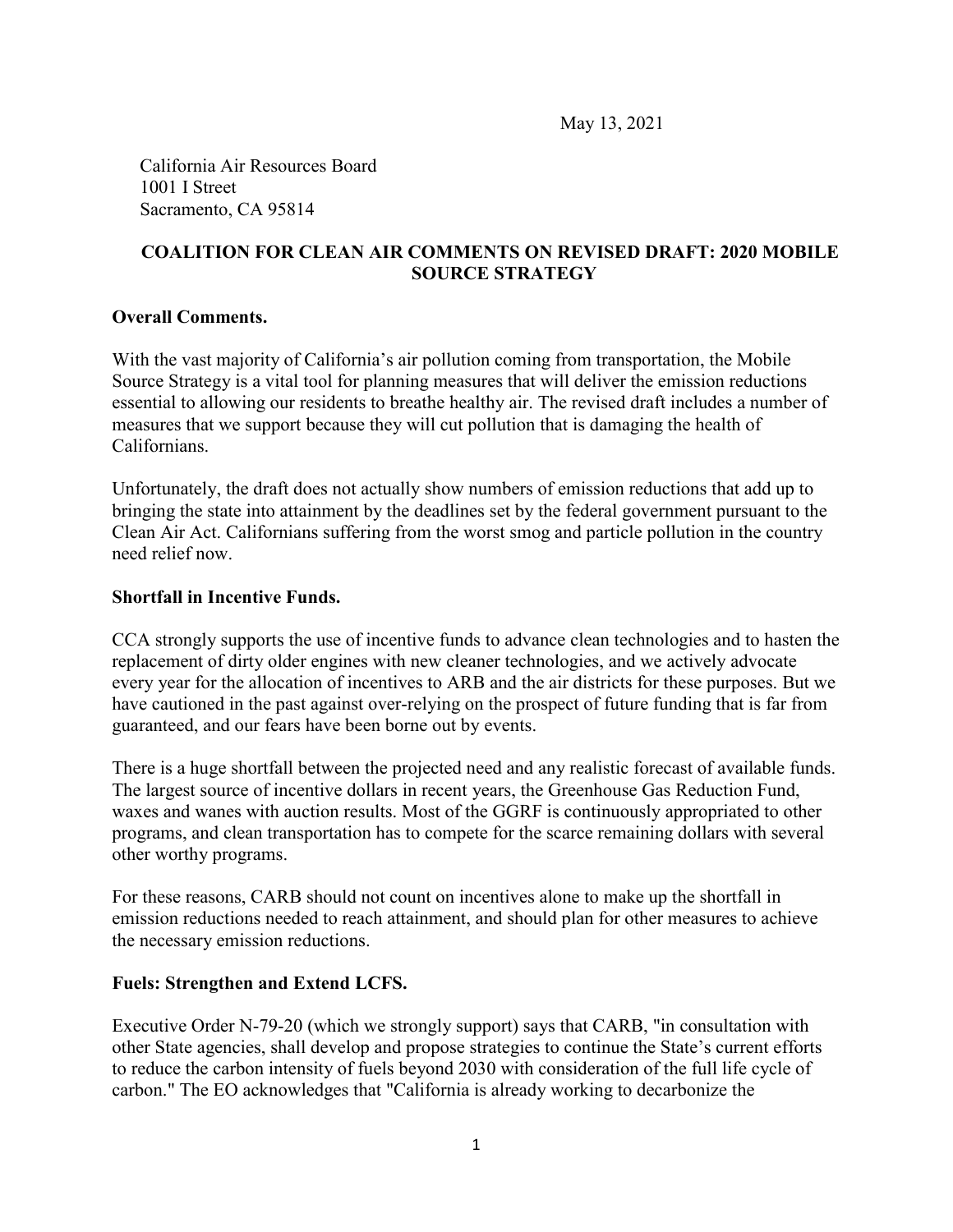transportation fuel sector through the Low Carbon Fuel Standard, which recognizes the full life cycle of carbon in transportation emissions including transport into the State," and that "clean renewable fuels play a role as California transitions to a decarbonized transportation sector."

Indeed, the LCFS has proven to be an effective tool in beginning the long transition of transportation fuels away from petroleum, and has successfully stimulated investments in cleaner alternatives like electricity, hydrogen, renewable diesel and biomethane. A stronger LCFS could do more to wean our transportation system away from its oil addiction and reduce the emissions from our trucks, cars and buses. Therefore, the Mobile Source Strategy should include a plan both to strengthen the LCFS' 2030 target and to extend the LCFS past 2030.

In addition, CARB should use specific regulatory measures to require the use of low-carbon renewable fuels where electrification is not available. For example, we support the proposal to require use of renewable diesel in commercial harbor craft running on diesel engines.

# **The Advanced Clean Cars Rule Should Tighten Criteria Emissions Standards and Ramp Up ZEV Requirements post 2025.**

While we strongly support the transition to zero emission technologies as rapidly as is possible, we know that we must also strengthen controls on the combustion fleet and ensure real-world benefits of those stronger standards, and the Advanced Clean Cars rulemaking is the venue for those improvements. We support staff's proposals presented at the May 6 workshop on realworld emission reduction measures for combustion vehicles, cold-start emission reductions, improved emission control for plug-in hybrid vehicles, and new medium-duty requirements.

CARB should ramp up the ZEV standard quickly, beginning in 2026, so that by 2030 at least 70% of all new light-duty sales are zero-emission, on the way to 100% by no later than 2035.

# **Expand Car Scrappage.**

The revised draft projects that "Retiring approximately 160,000 vehicles older than model year 2000 registered in the South Coast Air Basin by 2031 would yield emission reductions of approximately 3.1 tpd of tailpipe NOx and 0.3 MMT/yr of WTW GHG in the year 2031" but omits any plan for making that happen. Since it has been estimated that about 50 percent of the light-duty smog in California comes from only 10-15 percent of the vehicles, scrappage of these high emitters is an effective way to reduce pollution.

The Clean Cars 4 All project, funded by CARB and administered by several air districts, has already succeeded in scrapping thousands of older high emitting cars, with most participants replacing those clunkers with advanced clean cars. Expansion of CC4A should be included in the Strategy.

## **Reduce Vehicle Miles Travelled to Achieve Emission Reductions.**

We strongly agree with the revised draft on the need to curb growth in vehicle miles travelled and reduce auto dependence. As the draft recognizes, the state is not on track to meet the GHG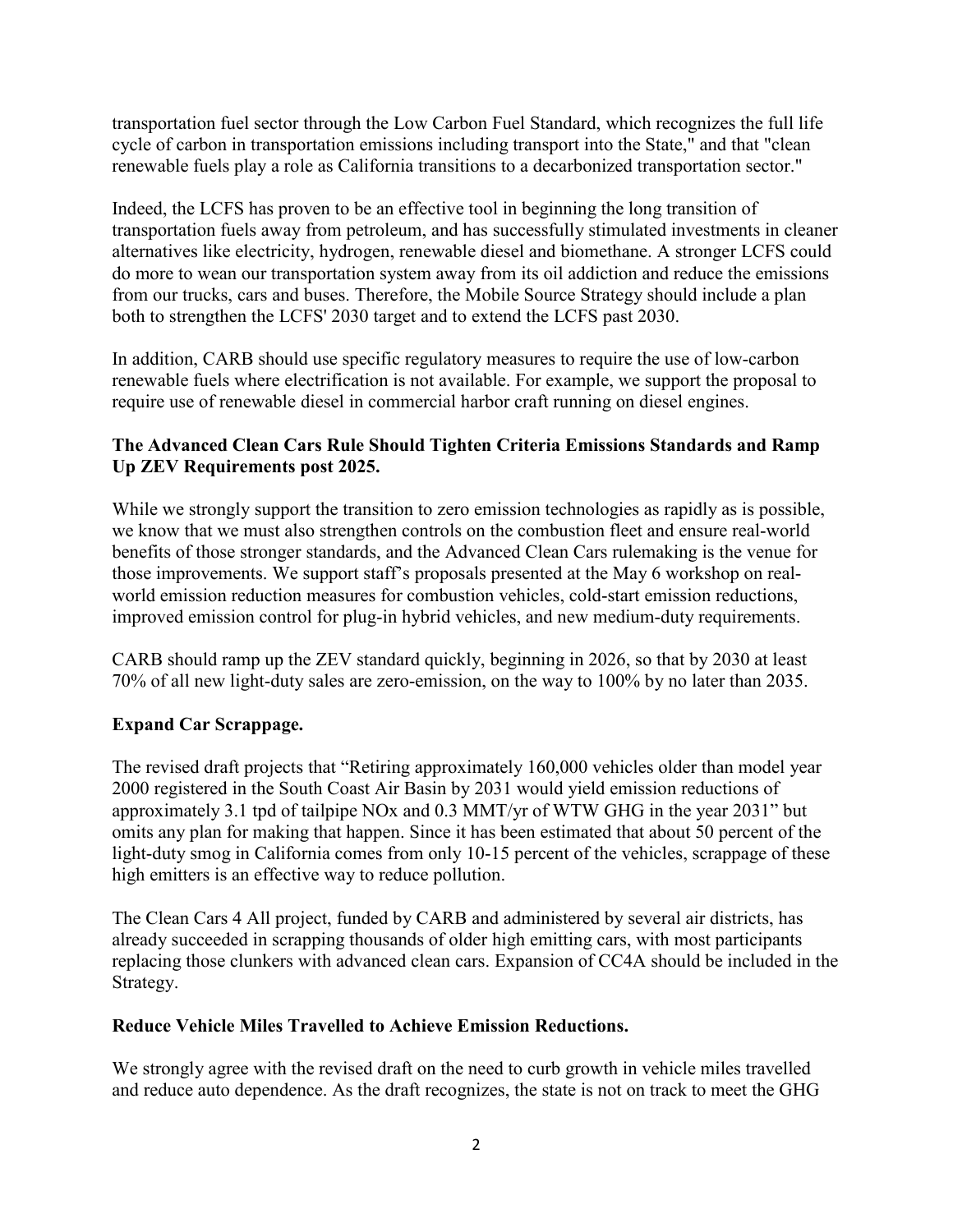emissions reductions expected under SB 375, because emissions from passenger vehicles are increasing as per capita VMT growth is outpacing technology gains. Many of the solutions to this problem are not available to CARB, but CARB should use SB 375 to bring about land use changes that reduce greenhouse gas emissions from personal transportation, as the law intended.

## **Expedite Heavy-Duty Inspection and Maintenance Rule.**

SB 210 (Leyva, 2019) requires CARB to implement an inspection and maintenance program which will require that all heavy-duty vehicles operating in California have properly functioning emissions controls systems. CARB projects that 65% of the PM 2.5 from heavy-duty vehicles in 2031 will come from malfunctioning vehicles. The revised draft notes that the Board directed staff to accelerate the I&M program, and we appreciate staff's efforts to do that, although we are still disappointed with the slow pace of implementation. We urge the agencies involved to start the I&M program in 2022.

#### **Retire Dirty Old Diesel Trucks.**

While the Truck and Bus Rule will require retirement of virtually all pre-2010 diesel trucks, attaining the NOx reductions necessary to meet national clean air standards will require additional turnover. In fact, the revised draft states that "approximately 94,000 heavy-duty vehicles would need to be scrapped and replaced with zero-emission technologies." But the document includes no plan for making that happen. At a minimum, CARB could establish that diesel trucks reaching the end of their useful lives are ineligible to operate in California. Requiring trucks older than 18 years of age or those with more than 800,000 miles and 13 years or older to turn over would yield NOx emissions reductions 33 tons per day in 2031 for 139,000 vehicles and 31 tpd in 2037 for 197,000 vehicles.

#### **Accelerate Zero-Emission Transition for Small Off-Road Engines.**

Given the combination of exhaust and evaporative emission impacts from this sector and growing awareness of failure rates coupled with the growing availability of zero emission options today, we urge CARB to adopt a rule this year requiring a transition to zero-emission equipment by 2024, a timeline that is technically feasible and brings significant benefits. Despite widespread adoption of zero emission technology at the household level, commercial users are slower to transition, making a forward-looking rule necessary.

#### **Establish a Greenhouse Gas Standard for Ocean-Going Vessels.**

CARB should add to its off-road strategy a focus on decreasing the carbon equivalent ("CO2e") intensity of OGVs and increasing the range of low/zero-carbon and renewable OGV fuel alternatives in a timeline consistent with the International Paris Climate Agreement. CARB should require linear CO2e improvements per ship of at least 80% by 2030 based on ships' 2008 baseline reported to the International Maritime Organization ("IMO") or an equivalent California baseline.